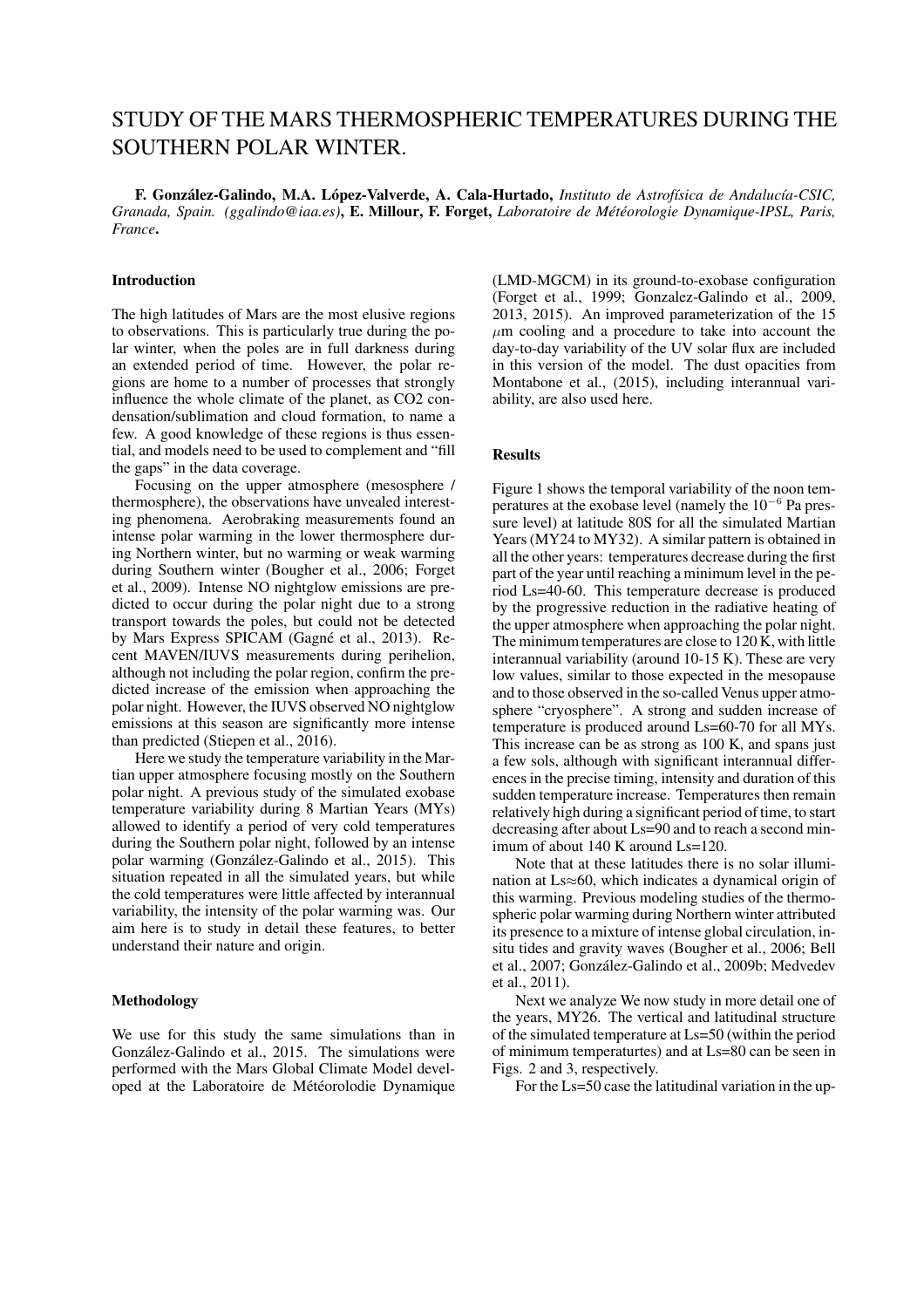

Figure 1: Noon temperatures at the exobase and latitude 80S, simulated for 8 MYs

per atmosphere is, to first order, what could be expected from radiative equilibrium considerations: maximum temperatures (around 210 K) in the summer (Northern) hemisphere, and temperatures decreasing when approaching the winter (Southern) polar regions down to a minimum of about 115K. Note that this is also the case for the mesopause (around  $P=10^{-3}$  Pa), although with a much smaller gradient, with temperatures going from about 130 K in the summer pole to less than 100 K in the winter pole. Regarding the wind structure, thermospheric meridional winds are basically northwards in the Northern hemisphere and southward in the Southern hemisphere, with ascent of air everywhere at low and mid latitudes. The zonal winds (not shown) above the 0.1 Pa pressure level are eastward in the Southern hemisphere and westward in the Northern hemisphere. The most salient feature is a strong eastward jet spanning the whole upper atmosphere in the Southern hemisphere, with maximum wind speed of about 180 m/s at Lat=75S, while the westward winds in the Northern hemisphere are significantly weaker, with a maximum of about 80 m/s in the mid latitudes. This jet limits and defines a clear polar vortex.

At Ls=80, while the situation in the lower atmosphere (layers below 0.1 Pa) is basically the same than at Ls=50, dramatic changes in the upper atmosphere ocurred near the winter pole. In the whole winter hemisphere the thermospheric temperatures increased with respect to Ls=50, particularly in mid and high latitudes. A maximum temperature of 225 K is now obtained close to the winter pole, with a strong gradient from lat≈30S. Meridional winds are now directed towards the Southern (winter) hemisphere southward of 30N, with a significant increase of the wind intensities with respect to Ls=50, particularly close to the pole. Also the vertical downward winds are strongly enhanced in the polar region. This produces an increase of temperature in a "tongue" of air around the mesopause extending from



Figure 2: Lat-pressure slice of the noon temperatures for MY26, at Ls=50



Figure 3: As Fig. 2, but for Ls=80

about 80S to 60S. For the zonal winds, the westward jet in the Northern hemisphere has significantly grown in horizontal extension and intensity. Winds are now westward everywhere except in the high latitudes of the Southern hemisphere, and the maximum wind intensity exceeds 200 m/s close to the equator. On the other hand, the eastward jet is now confined to lat<60S, and its maximum intensity is reduced to about 110 m/s.

All these results indicate a strong and sudden change in the global circulation that induces a strong warming of the polar winter region. This thermospheric polar warming during the Southern winter seems to be a robust feature of the model, which is consistently predicted independently of the solar activity and of the dust load. However, the observations are not very conclusive with respect to the presence of the polar warming at this season. The temperatures at 120 km derived from MGS aerobraking do not seem to present any polar warming